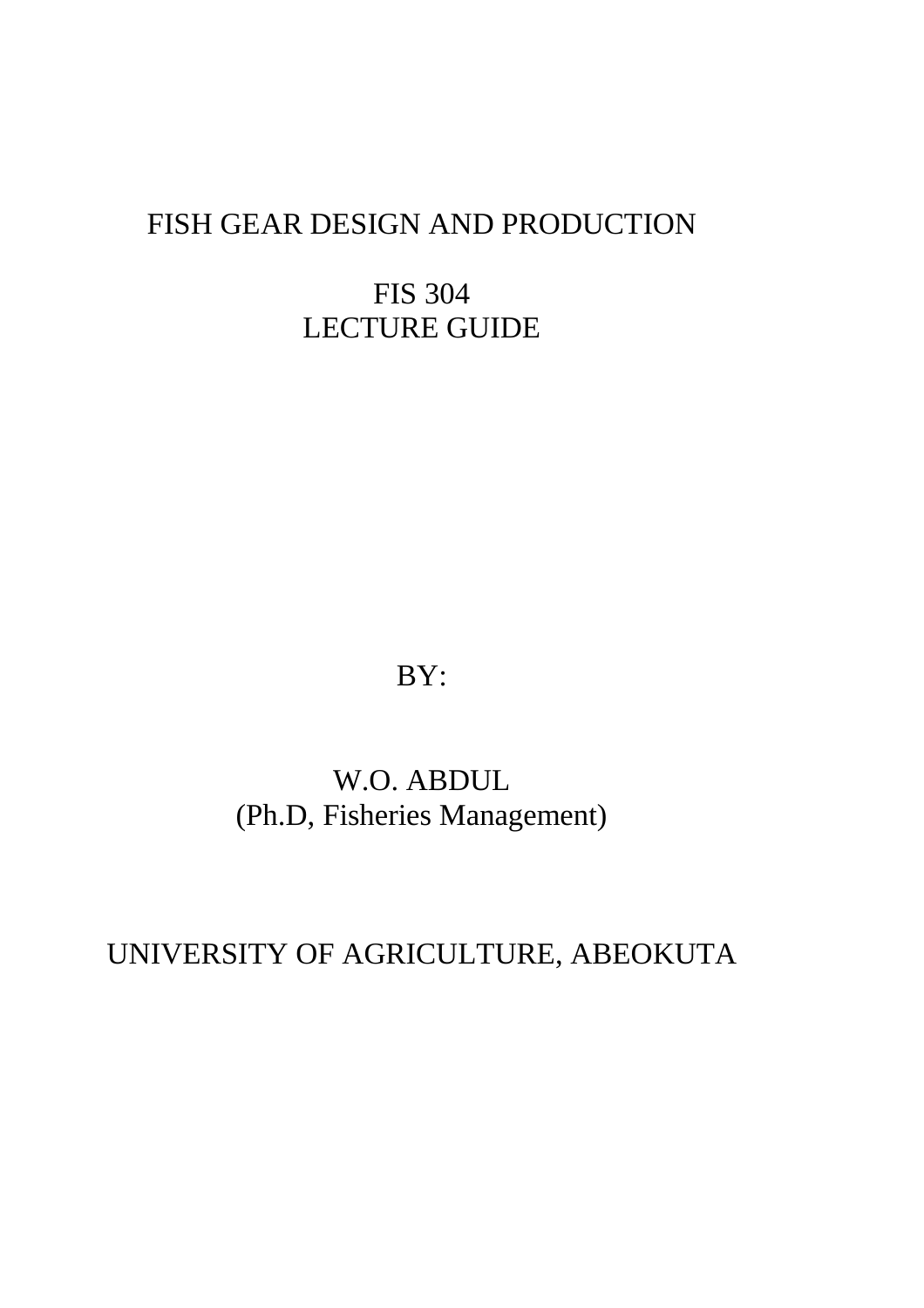#### **FISHING METHODS IN NIGERIA**  .

Fishing is an act of harvesting fish. Equipment or devices used for fishing are called fishing gears. The various types of fishing gears and the ways they are used on Nigerian waters are dependent on the following factors:

- o Financial status of fisherman
- o Seasons of the year
- o Species of fish targeted
- o Tribes of the fisherman
- o Shoreline pattern
- o Depth of the water

#### **METHODS**

- o Traditional
- o Modern

In almost every fishing community in Nigeria, nets from nylon are prevalently used. The netting materials are either monofilament or multifilament.

### **CLASSIFICATION OF FISHING ARTISANAL GEAR**

Artisanal fishing gears are internationally classified as follows:

- o Set nets e.g. gill net, trammel net drift net, etc.
- o Surrounding nets e.g. beach seine
- o Throw net e.g. cast net
- o Hand net e.g. scoop net
- o Lift nets e.g. Attala
- o Clap net e.g. single clap net and twin clap net
- o Traps e.g. trigger traps, non-return valve trap, ita trap, spring loaded traps, circular traps, bamboo trap, etc
- o Electric fishing
- o Brush parks e.g. Iken, acadja
- o Wounding gears e.g. spears, cutlass & head lamp, etc.
- o Basket and hand picking for small fishes and periwinkles
- o Use of poisons and explosives e.g. Gamalin 20, dynamite, derris plant
- o Hooks and lines e.g. spring loaded hook, long lining

Fishing gear could also be classified based on their methods of use:

- o Active gear
- o Passive gear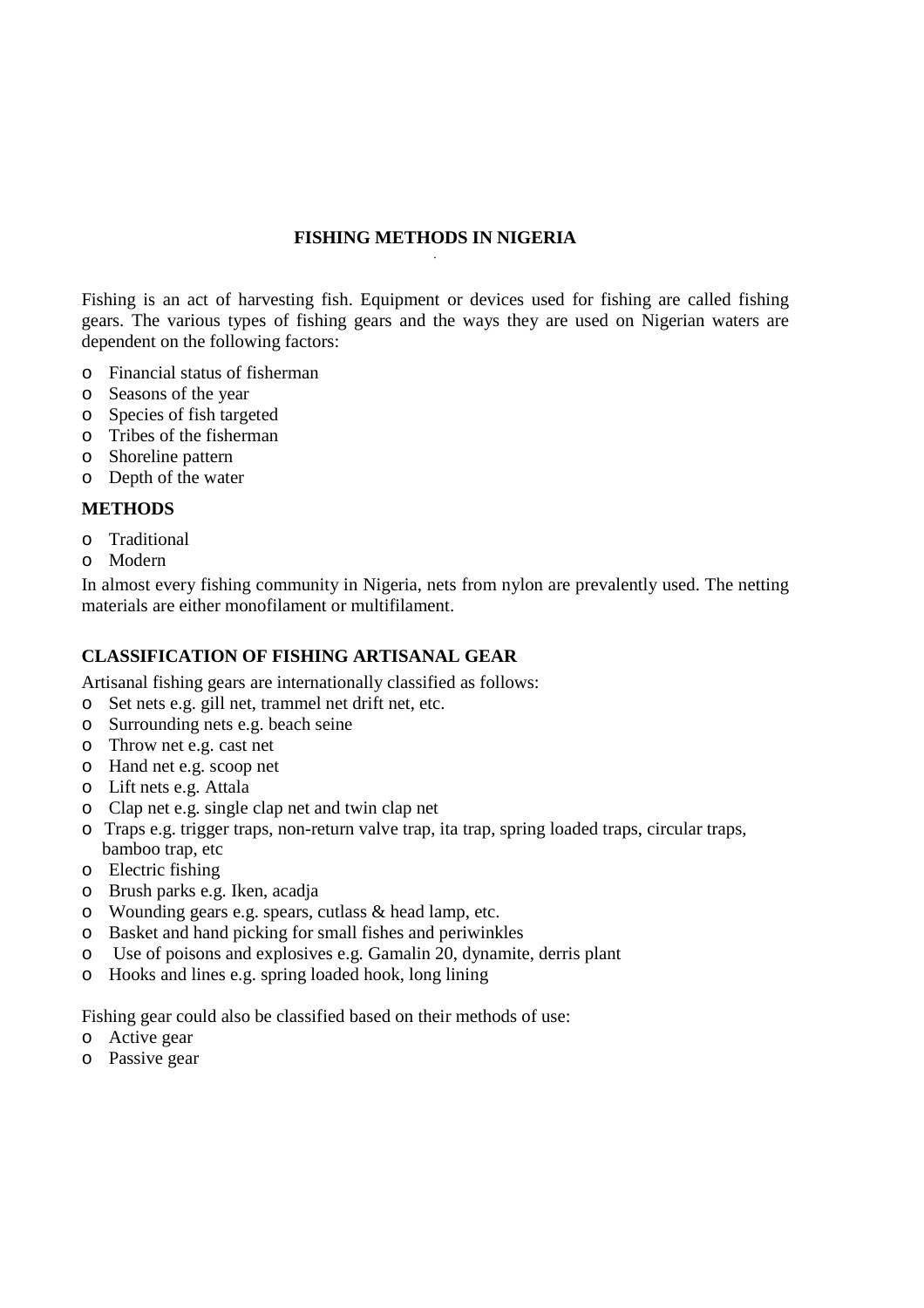| <b>Active gear</b> | Passive gear |
|--------------------|--------------|
| Cast net           | Gill net     |
| Beach seine        | Trammel net  |
| $\circ$ Hand net   | Drift net    |
| $\circ$ Clap net   | <b>Traps</b> |
| $\circ$ Lift net   | Set hooks    |

#### **INDUSTRIAL FISHING TRAWLING**

A fishing trawler is an industrial fishing vessel designed to operate fishing trawls. Trawling is a method of fishing that involves actively pulling a trawl through the water behind one or more trawlers. Trawls are fishing nets that are dragged along the bottom of the sea or in midwater at a specified depth. A trawler may also operate two or more trawl nets simultaneously, double- rig and multi-rig.

### **Variations in trawling gear**

There are many variants of trawling gear. They are according to:

- Local traditions
- Bottom conditions
- How large and powerful the trawling boats are

Trawl variants include beam trawls, large-opening mid water trawls, and large bottom trawls (rock hoppers ). Modern trawlers are usually decked vessels. Their superstructure [wheel house and accommodation] can be forward, midship or aft. Motorized winches, electronic navigation trawl sensors echo sounder and sonar systems are usually installed. Fishing equipment varies depending on the size of the vessel and the technology used. Also modern trawlers store the fish they catch in some form of chilled condition. Fish are stored with ice in the fish hold. Many of the trawlers also carryout some measures of onboard fish processing.

#### **TYPES OF TRAWLERS**

Trawlers can be classified based on:

- The architecture
- The type of fish they catch
- The fishing method used and
- Geographical origin

According to FAO, trawlers are categorized by gear as:

- Outrigger trawlers for shrimps
- Beam trawlers for flatfish fisheries.
- Otter trawlers
- Pair trawlers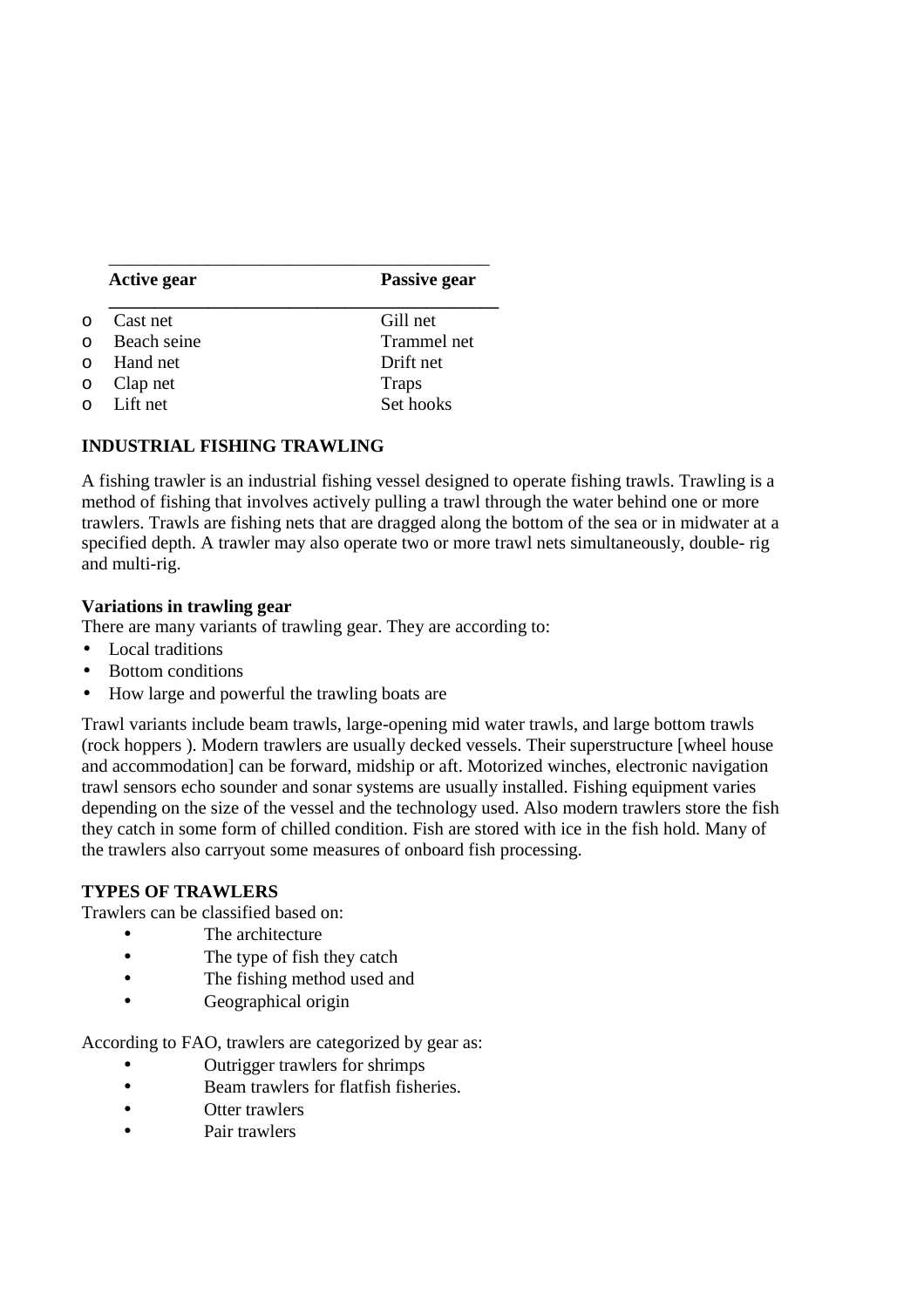- Side trawlers
- Stern trawlers
- Freezer trawlers
- Wet fish trawlers
- Trawler / purse seines
- Naval trawlers

### **CLASSIFICATION OF FISHING CRAFTS**

(a). Canoes/boats - These are made either from wooden materials or synthetic materials such as robber (PVC) or fibre-glass. hey could be operated with paddle or driven with an outboard engine. The wooden canoes could be dug-out or planked. These crafts are commonly used by artisanal fishermen.

(b)Vessels - These are commonly referred to as trawlers in the industrial fishery sector. They are used to pull or drag fishing gear.

#### **GEAR SELECTIVITY**

Selective fishing refers to a fishing method's ability to target and capture organisms by size and species during the fishing operation allowing non-targets to be avoided or released unharmed.

#### **Selective types of gear**

Fishing gear types and methods used in the tropics, some are extremely species selective. Even in waters where other species abound, their use does not create a complex management problem.

#### **Selective types of gear:**

| <b>Gear type</b>           | species sought        |
|----------------------------|-----------------------|
| Pole and line<br>$\bullet$ | skip jack tuna        |
| • Mid trawl                | sardine/mackerd       |
| $\bullet$ Drift net        | small tuna ,barracuda |
| • Tuna long line           | large tuna            |
| Scoop net<br>$\bullet$     | shrimp, grey mullet   |
| • Shell fish dredge        | oysters, clams        |

#### **Less selective gear type:**

Fishing gear and methods which are less selective include most of the demersal fish trawls ,the seines and lift nets used in conjunction with light attraction or FADs (fish aggregating devices ), and many of the artisanal traps ,line and tangle nets

### **Factors influencing selectivity of gear**

1. Design and mode of operation

 For instance in trawl net considering speed of tow headline height, ground contact , flow of water , otter door spread , length of ground cable , and mesh size .

2**.** Area swept –– many types of bottom gear depend on the area of sea - bed swept for their effectiveness in fish capture. Ropes, wires, cable, and bridles are used to herd fish in the direction of the net. Several species of fish respond to herding by ropes, and possibly just as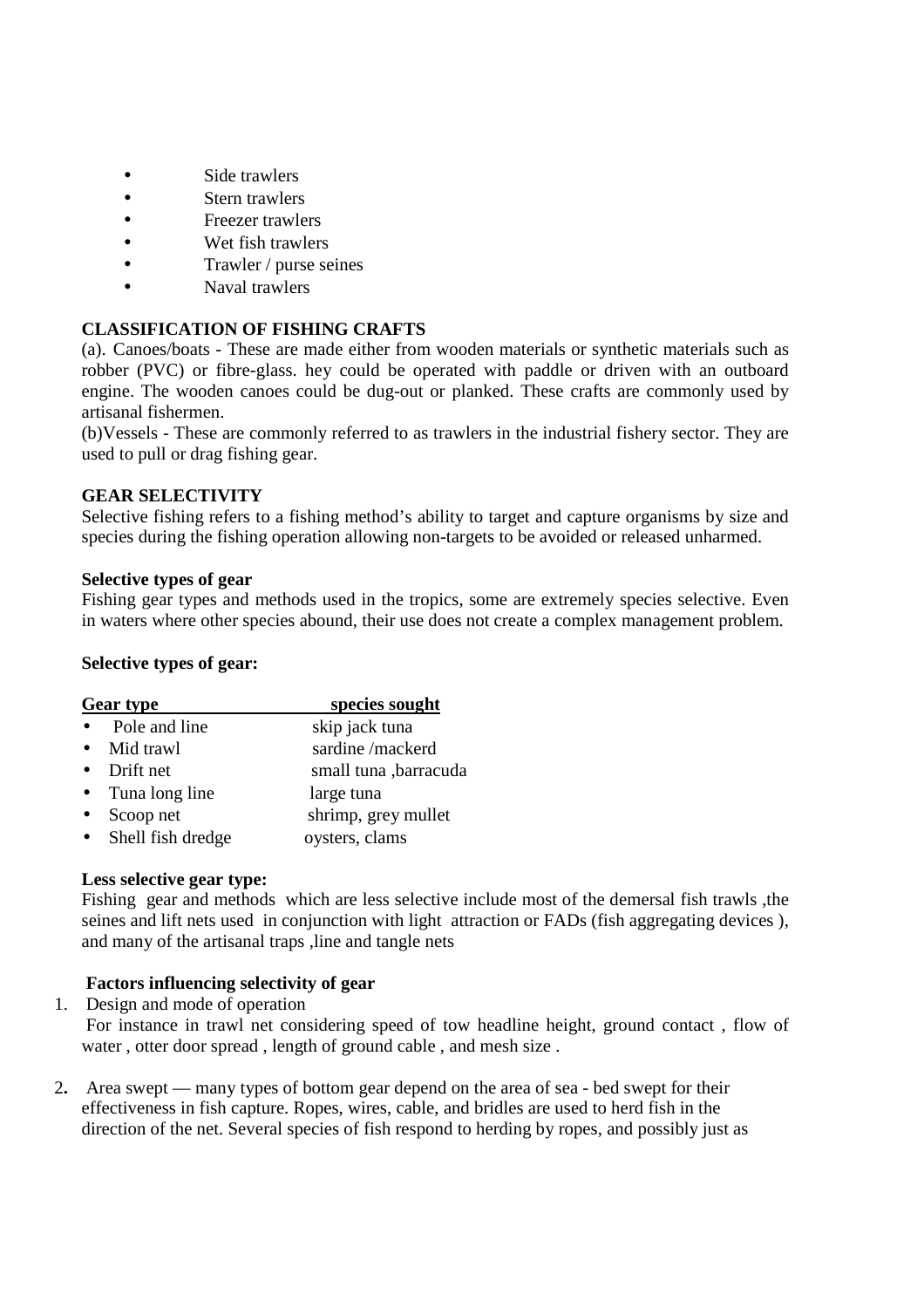many do not (e.g. prawn , clupeids shrimps and mackerel). Gear types that depend on sweeping a wide area of sea bed are bottom seines, pair trawls and otter trawls.

- 3. Effect of tickler chains and ground ropes: the ground rope of a trawl net has an effect on the amount or proportion of flatfish and shellfish that may be caught. A heavy ground rope will tend to scrape tightly on the sea bed while a lighter one may travel more gently over the ground. The tickler chain is often used to dig up the sand just ahead of the ground rope. This drives flatfish and some shrimp and scallop up into the mouth of the net.
- 4. Mesh size: **-** this is very useful in purse seines than trawl net. Small fish caught normally have the likelihood of surviving and they may be allowed to go. The seines most times carry a filter panel at the top to permit the escape of small fish. The filter panel is 20 --25% larger than the other seine meshes. Some fish are gilled but they can be shaken out of filter netting. This could hardly be done if the larger mesh was used throughout the body of the net. The mesh size also affects the selective nature gillnet, but the net is loosely hung and large fish rarely escape capture. .
- 5. Season of year:- during cold weather or in the dry season, fish in most African lakes becomes very in activate. Their metabolism slows down to the point where they hardly move or eat. During such period they will rarely be caught by gillnet, unless they are driven -in as done in Ogun estuary and Epe lagoon.
- 6. Fish attraction method: **-** the three main methods of fish attraction are by light, by bait and by floating raft and artificial reef. Each method is selective under different conditions. The selectively is the product of the combined effect of the attractant, the fishing gear, the location and the method of application. Note also that secondary attraction occurs. Larger species come to prey on small fish congregating around the attractant. Most small pelagic fish in the tropics display positive photo-taxis e.g. Sardinella. Live bait fish are used for skipjack tuna for capture by pole and line. FADs attract pelagic fishes.

#### **Reference:**

FAO CDR: Fishing gear selectivity and performance. Being a paper presented at the expert consultation on the regulation of fishing efforts

Sparre, P. and S.C. Venema (1992). Introduction to tropical fish stock assessment. Part 1 &2 manual. FAO Fisheries Tecch. Paper No 306 . 1, Rev.1. Rome, 376p